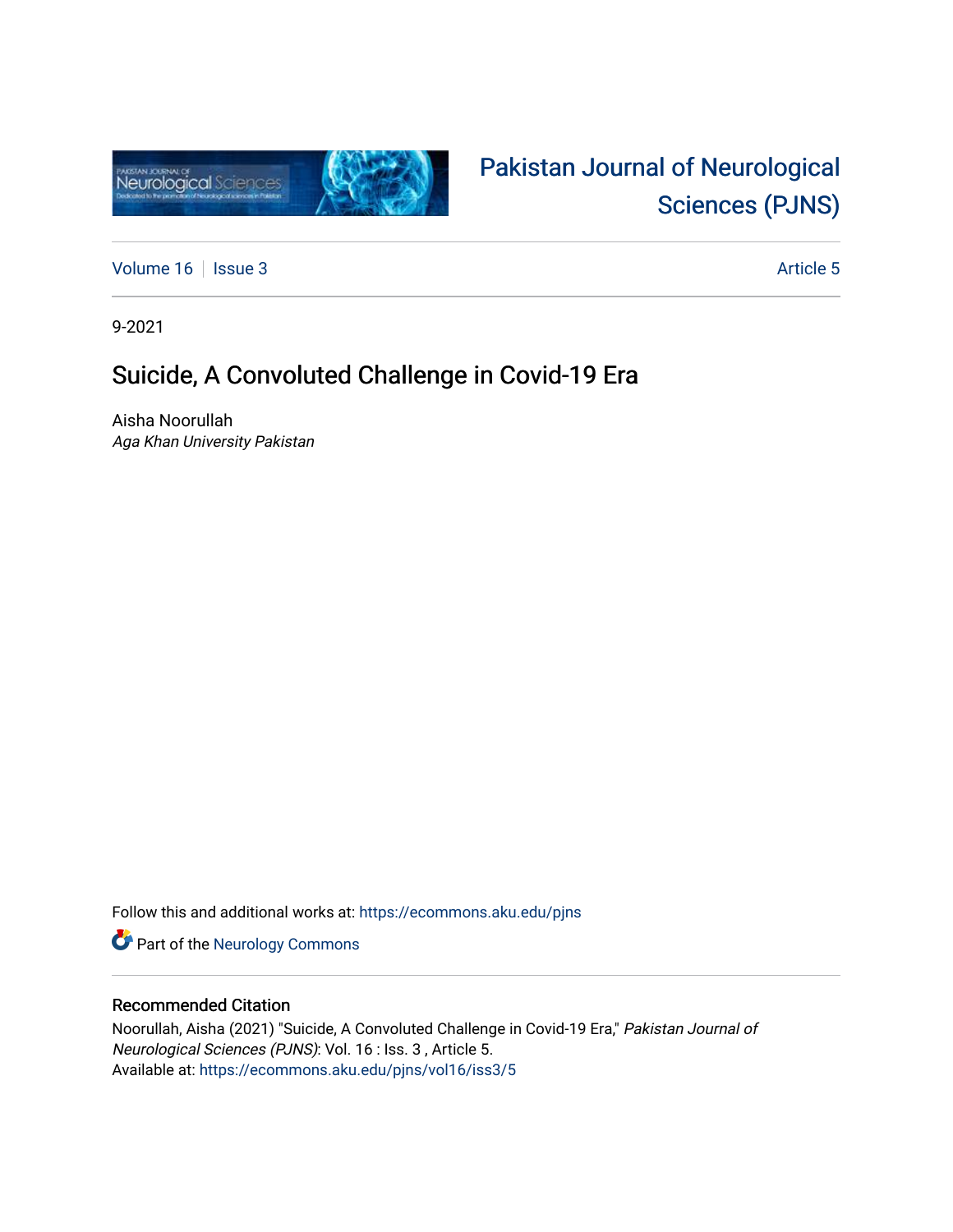## SUICIDE, A CONVOLUTED CHALLENGE IN COVID-19 ERA!

**Aisha Noorullah,1**

*1 Senior Instructor, Department of Psychiatry, Aga Khan University Hospital, Karachi* 

Correspondence Author: Aisha Noorullah Affiliation: Senior Instructor, Department of Psychiatry, Aga Khan University Hospital, Karachi Email: aishasid01@gmail.com

*Date of submission: April 28, 2021 Date of revision: September 15, 2021 Date of acceptance: September 22, 2021*

The enigmatic, precarious, and menacing Coronavirus-19 pandemic has flooded almost all corners of the world globally revealing its devastating effects in multiple spectra of life. The famous notion that no health can ever be achieved without mental health is the best fit in today's emerging mental health needs more than ever. The psychological effects of pandemic are expeditiously unfolding making it compulsory for all the professionals to live on the qui vive globally but specifically in low- and middle-income countries like Pakistan where mental health is still a struggling discipline for service users and service providers. Suicide is the tenth <sup>[1]</sup> leading cause of death worldwide. Media reports numerous cases of suicide during this COVID-19 era. A man <sup>[2]</sup> in Islamabad who was suspected to suffer from some psychiatric illness, committed suicide. Approximately one month after this, a father took his life [3] due to starvation of his children in quarantine. Another case in Karachi worth investigation is of a lady who committed suicide [4] after killing her children. A post-doctoral student <sup>[5]</sup> committed suicide who was being harassed by her supervisor and had multiple rejections of her thesis. Pakistani national data on suicide and deliberate self harm is not available due to diverse reasons [complexities surrounding societal, religious and legal system] so these reported cases at various media forums are important indicators that the frequency is escalating rapidly. A multitude of conventional predisposing, precipitating and perpetuating pre-pandemic risk factors of suicide may be exacerbated in COVID-19 compounded with new emergence of devastating bio-psycho social circumstances which may further escalate the risk of suicide. Let's piece together etiological parts surrounding COVID-19 which may mount these cases. The most congruous research findings of proximal risk factors of suicide state the large majorities of those who die from suicide [6] have some form of psychiatric disorders. People who are already diagnosed with some psychiatric disorders are lost to follow up, have relapse of symptoms or non-compliance with medications due to fiscal financial realities. The new unattended and undiagnosed cases are also heading towards poorer prognosis due to longer duration of untreated illness. The rates of suicide are known to be higher in the unemployed cohort  $^{[7]}$ , in the current situation, economic depression  $^{[8]}$  is leading to higher rates of unemployment. The domestic violence has increased in this pandemic globally which poses a high risk of suicide. Rising trends of divorce stemming from domestic abuse of various sorts may also confer additional risk. Durkheim, has emphasized the importance of social disintegration [9] as a precipitating event in tolling the cases of suicide. When societies undergo major transformations, those who feel detached from society may commit suicide. Social fragmentation in today's scenario is enough to precipitate this event. In Pakistan a culture of "men don't cry", escalate the risk for men by not seeking professional help for mental health problems. Physical illnesses always pose higher risk for suicide, the morbidity in the short and longterm stemming from COVID-19 is a risk factor of suicide. The high mortality from COVID-19 leaves behind caregivers who may develop complicated grief, acute stress disorder and post-traumatic stress disorder. High rates of suicides have been reported among doctors,<sup>[10]</sup> front-line professionals<sup>[11]</sup> in this humanitarian emergency are also subsumed under red umbrella to be at the high risk of suicide. Many of the above-mentioned factors may lead to hopelessness which independently increases the risk of suicide.

#### Ways Forward:

Suicides are preventable and they should be prevented. The seriousness of this subject is reflected in the national and international initiatives for suicide prevention. Availability of more accessible, affordable and cost-effective psychiatric services is a viable option including tele mental health services. Concept of mental health help lines is already emerging, need to expand with regard to specific suicide help lines. Establishing supportive psychological services for front-line workers who are suffering from deteriorating psychological well-being may also help. At a national level reporting and registration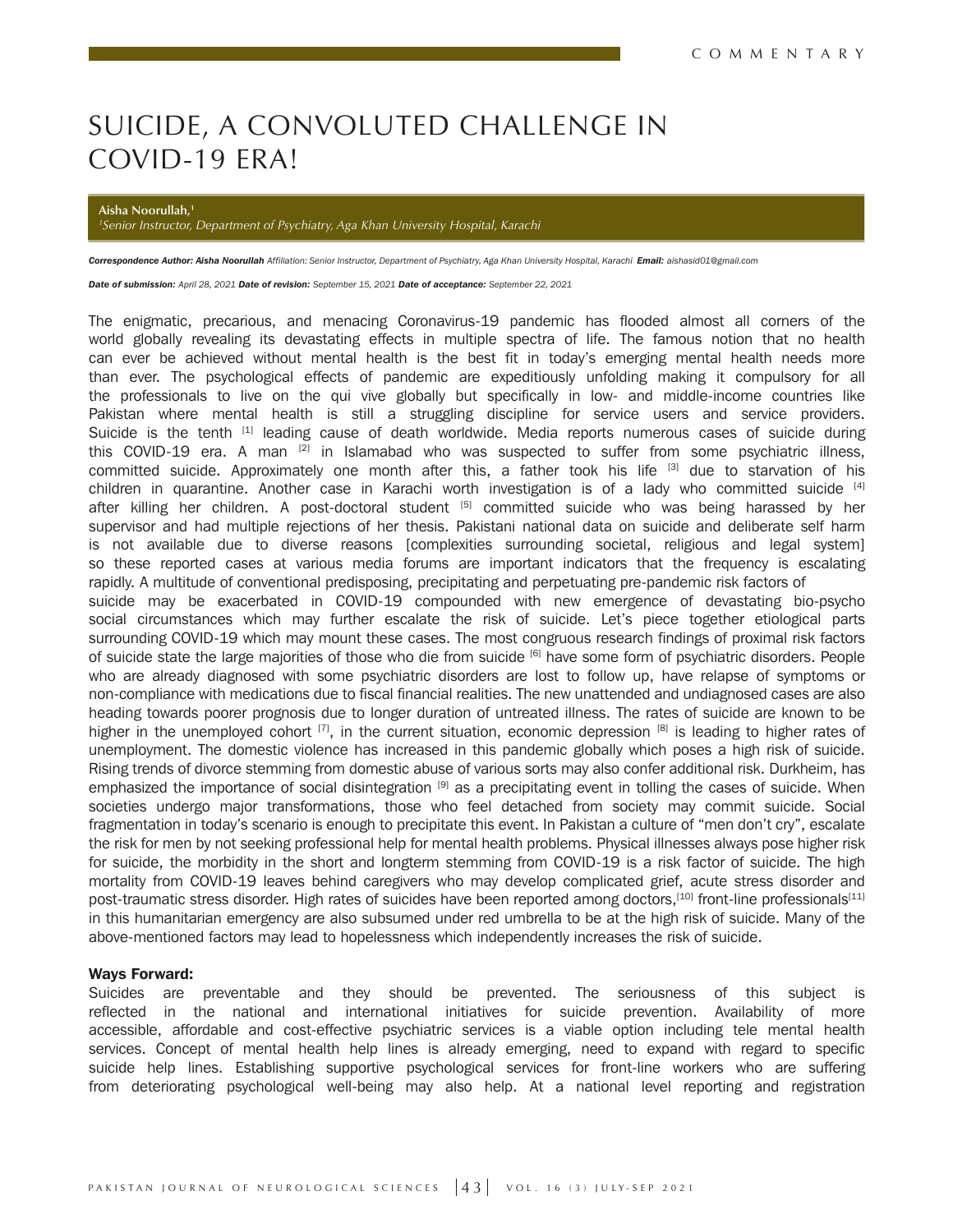of suicides need to be improved. Urgent need to revisit decriminalization of suicide. Feeling connected to each other is vital human need and is desired today more than ever. Making sure people have regular check in virtually, no one lacks ties with society. Promoting the new availability of vaccines and proved time limitations of these pandemic may overall result in optimistic outcome. It is the right moment for doing the root cause analysis of this global public health problem. We can utilize this adverse pandemic situation into an opportunity for policy implications, not the proposed policies but the implemented one everywhere and for every one because the mental health really matters!



**Figure # 01- Interconnected Web of Etiological Factors of Suicide**